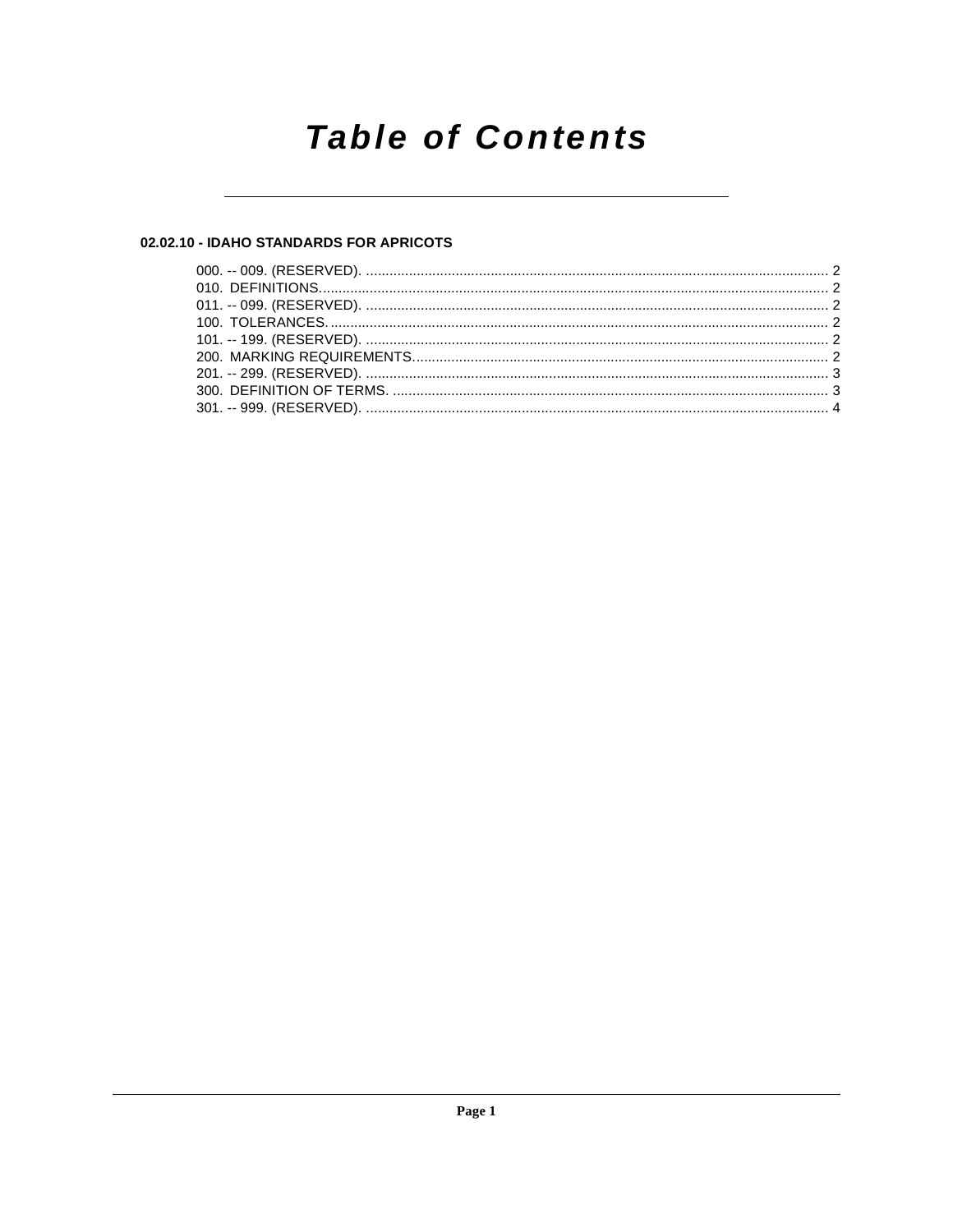#### **IDAPA 02 TITLE 02 CHAPTER 10**

# **02.02.10 - IDAHO STANDARDS FOR APRICOTS**

#### <span id="page-1-1"></span><span id="page-1-0"></span>**000. -- 009. (RESERVED).**

#### <span id="page-1-9"></span><span id="page-1-2"></span>**010. DEFINITIONS.**

<span id="page-1-11"></span>**01. Idaho No. 1**. Idaho No. 1 shall consist of apricots of one variety which are mature but not soft, overripe or shriveled and which are well formed, free from decay, insect holes, and damage caused by skin breaks, cuts, limb rubs, russeting, growth cracks, dirt, hail, bruises, scale or other means. (7-1-93)

<span id="page-1-12"></span>**02. Idaho No. 2**. Idaho No. 2 shall consist of apricots of one variety which are mature but not soft, overripe or shriveled, and which are free from decay, insect holes and serious damage caused by skin breaks, limb rubs, russeting, growth cracks, hail, bruises or other means. (7-1-93) rubs, russeting, growth cracks, hail, bruises or other means.

<span id="page-1-10"></span>**03. Idaho Combination**. Idaho Combination shall consist of a combination of Idaho No. 1 and Idaho No. 2. When such a combination is packed, at least fifty percent (50%) of the apricots in any container shall meet the requirements of the Idaho No. 1. (See Section 100). (7-1-93) requirements of the Idaho No. 1. (See Section 100).

#### <span id="page-1-3"></span>**011. -- 099. (RESERVED).**

#### <span id="page-1-16"></span><span id="page-1-4"></span>**100. TOLERANCES.**

In order to allow for variations incident to proper grading and handling in each of the foregoing grades, the following tolerances, by count, are provided as specified. (7-1-93) tolerances, by count, are provided as specified.

<span id="page-1-8"></span>
$$
01. \qquad \textbf{Defects.} \tag{7-1-93}
$$

**a.** Idaho No. 1. A total of ten percent (10%) for apricots in any lot which fails to meet the requirements for the grade: Provided, that not more than one-half  $(1/2)$  of this tolerance, or five percent (5%), shall be allowed for defects causing serious damage, including therein not more than one-fifth (1/5) of this amount or one percent (1%) shall be allowed for apricots which are affected by decay. An additional ten percent (10%) by count of the apricots may be damaged by bruise  $(7-1-93)$ the apricots may be damaged by bruise.

**b.** Idaho No. 2. A total of ten percent (10%) for apricots in any lot which fail to meet the requirements for the grade: Provided, therein that not more than one percent  $(1%)$  be allowed for apricots which are affected by decay.  $(7-1-93)$ decay. (7-1-93)

**c.** Idaho Combination. A total of ten percent (10%) for apricots in any lot which fail to meet the requirements for the grade: Provided, therein that not more than one percent (1%) shall be allowed for apricots which are affected by decay. (7-1-93) are affected by decay.

<span id="page-1-14"></span>**02. Restrictions**. When applying the foregoing tolerances to the combination grade, no part of any tolerance shall be used to reduce the percentage of Idaho No. 1 apricots required in the combination, but individual containers may have not more than ten percent (10%) less than the percentage of Idaho No. 1 required, provided that the entire lot average is within the percentage specified. (7-1-93)

<span id="page-1-15"></span>**03. Samples**. Individual samples shall have not more than one and one-half (1 1/2) times any tolerance specified; provided, that the averages for the entire lot are within the tolerances specified for the grade. (7-1-93)

## <span id="page-1-5"></span>**101. -- 199. (RESERVED).**

#### <span id="page-1-13"></span><span id="page-1-6"></span>**200. MARKING REQUIREMENTS.**

<span id="page-1-7"></span>**01. Containers**. When apricots are packed in containers, such containers shall have stamped or marked thereon the variety, the net contents, and packer's name and address. (7-1-93)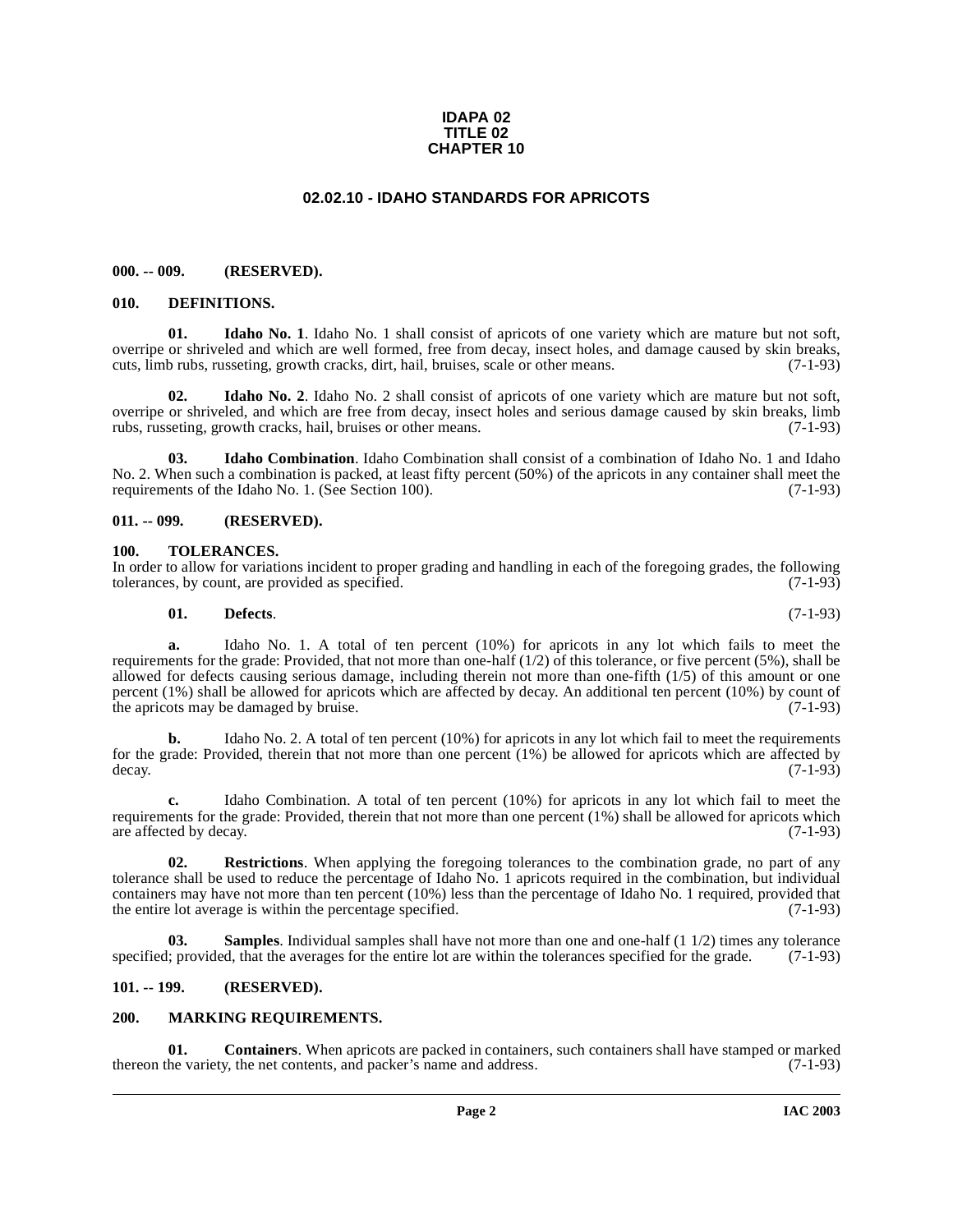<span id="page-2-6"></span>**02. Size**. The minimum size may be specified in terms of diameter or numerical count. When a minimum diameter is marked on the container, not more than ten percent (10%) by count shall be allowed for apricots below the marked size.  $(7-1-93)$ 

## <span id="page-2-0"></span>**201. -- 299. (RESERVED).**

#### <span id="page-2-3"></span><span id="page-2-1"></span>**300. DEFINITION OF TERMS.**

<span id="page-2-7"></span><span id="page-2-4"></span><span id="page-2-2"></span>

| 01.                                                                                                                                                                                                                                                                                     | Mature. "Mature" means having reached the state of maturity which will ensure a proper<br>completion of the ripening process.                                                                                                       | $(7-1-93)$ |  |
|-----------------------------------------------------------------------------------------------------------------------------------------------------------------------------------------------------------------------------------------------------------------------------------------|-------------------------------------------------------------------------------------------------------------------------------------------------------------------------------------------------------------------------------------|------------|--|
| 02.                                                                                                                                                                                                                                                                                     | Well Formed. "Well formed" means having the characteristic shape of the variety.                                                                                                                                                    | $(7-1-93)$ |  |
| 03.                                                                                                                                                                                                                                                                                     | <b>Damage</b> . "Damage" means that the apricot is injured to an extent readily apparent in the process of<br>proper grading and handling. The following specific defects defined in this section will not be considered as damage. | $(7-1-93)$ |  |
| a.                                                                                                                                                                                                                                                                                      | Hail Marks: Well healed and shallow - allow one-eighth (1/8) inch in diameter.                                                                                                                                                      | $(7-1-93)$ |  |
| $\mathbf{b}$ .                                                                                                                                                                                                                                                                          | When skin has not been broken:                                                                                                                                                                                                      | $(7-1-93)$ |  |
| i.                                                                                                                                                                                                                                                                                      | Shallow - allow three-eighths $(3/8)$ inch in diameter.                                                                                                                                                                             | $(7-1-93)$ |  |
| ii.                                                                                                                                                                                                                                                                                     | Not shallow - allow one-fourth $(1/4)$ inch in diameter.                                                                                                                                                                            | $(7-1-93)$ |  |
| c.                                                                                                                                                                                                                                                                                      | Growth Cracks:                                                                                                                                                                                                                      | $(7-1-93)$ |  |
| i.                                                                                                                                                                                                                                                                                      | Well healed - allow three-eighth $(3/8)$ inch in length.                                                                                                                                                                            | $(7-1-93)$ |  |
| ii.                                                                                                                                                                                                                                                                                     | Riland variety - allow one-half $(1/2)$ inch in length.                                                                                                                                                                             | $(7-1-93)$ |  |
| d.                                                                                                                                                                                                                                                                                      | Limb Rubs: Smooth and shallow - allow one-fourth (1/4) inch in diameter.                                                                                                                                                            | $(7-1-93)$ |  |
| e.                                                                                                                                                                                                                                                                                      | Russeting: Allow one-fourth (1/4) surface area in aggregate.                                                                                                                                                                        | $(7-1-93)$ |  |
| f.                                                                                                                                                                                                                                                                                      | <b>Skin Breaks:</b>                                                                                                                                                                                                                 | $(7-1-93)$ |  |
| i.                                                                                                                                                                                                                                                                                      | Punctures - allow three-sixteenths $(3/16)$ inch in diameter.                                                                                                                                                                       | $(7-1-93)$ |  |
| ii.                                                                                                                                                                                                                                                                                     | Stem pulls - allow three-eighths $(3/8)$ inch in diameter.                                                                                                                                                                          | $(7-1-93)$ |  |
| iii.                                                                                                                                                                                                                                                                                    | Riland variety - allow one-half $(1/2)$ inch in diameter.                                                                                                                                                                           | $(7-1-93)$ |  |
| g.                                                                                                                                                                                                                                                                                      | Bruises: Allow five percent (5%) of the surface area.                                                                                                                                                                               | $(7-1-93)$ |  |
| h.                                                                                                                                                                                                                                                                                      | Scale: Allow two (2) scale marks.                                                                                                                                                                                                   | $(7-1-93)$ |  |
| i.                                                                                                                                                                                                                                                                                      | Dirt: Allow when not readily apparent.                                                                                                                                                                                              | $(7-1-93)$ |  |
| 04.<br>Serious Damage. "Serious damage" means immaturity or any deformity, or injury which causes<br>breaking of the skin, or which seriously affects the appearance. The following specific defects defined in this section<br>will not be considered as serious damage.<br>$(7-1-93)$ |                                                                                                                                                                                                                                     |            |  |

<span id="page-2-5"></span>**a.** Bruises: Allow ten percent (10%) of the surface area. (7-1-93) **b.** Growth cracks: (7-1-93)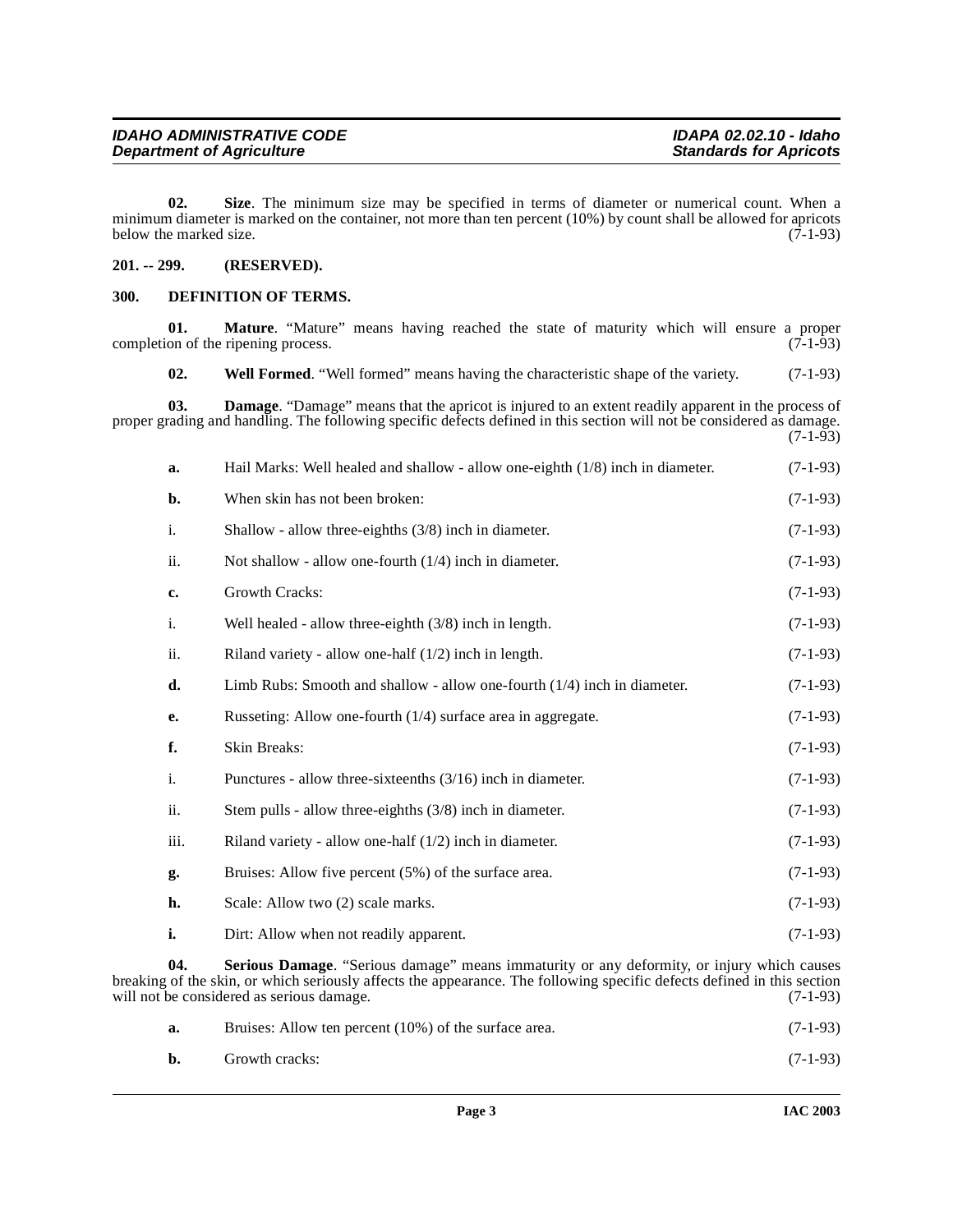| i.  | Well healed - allow one-half $(1/2)$ inch in length.                      | $(7-1-93)$ |
|-----|---------------------------------------------------------------------------|------------|
| ii. | Riland variety - allow five-eighths $(5/8)$ inch in length.               | $(7-1-93)$ |
| c.  | Hail Marks:                                                               | $(7-1-93)$ |
| i.  | Well healed - allow three-eighths $(3/8)$ inch in aggregate.              | $(7-1-93)$ |
| ii. | When skin has not been broken - allow one-half $(1/2)$ inch in aggregate. | $(7-1-93)$ |
| d.  | Skin Breaks:                                                              | $(7-1-93)$ |
| i.  | Stem pulls - allow one-half $(1/2)$ inch in diameter.                     | $(7-1-93)$ |
| ii. | Other skin breaks - allow three-eighths $(3/8)$ inch diameter.            | $(7-1-93)$ |

<span id="page-3-1"></span>**05. Diameter**. "Diameter" means the greatest diameter, measured through the center of the apricot, at right angles to a line running from the stem to the blossom end. (7-1-93)

<span id="page-3-0"></span>**301. -- 999. (RESERVED).**